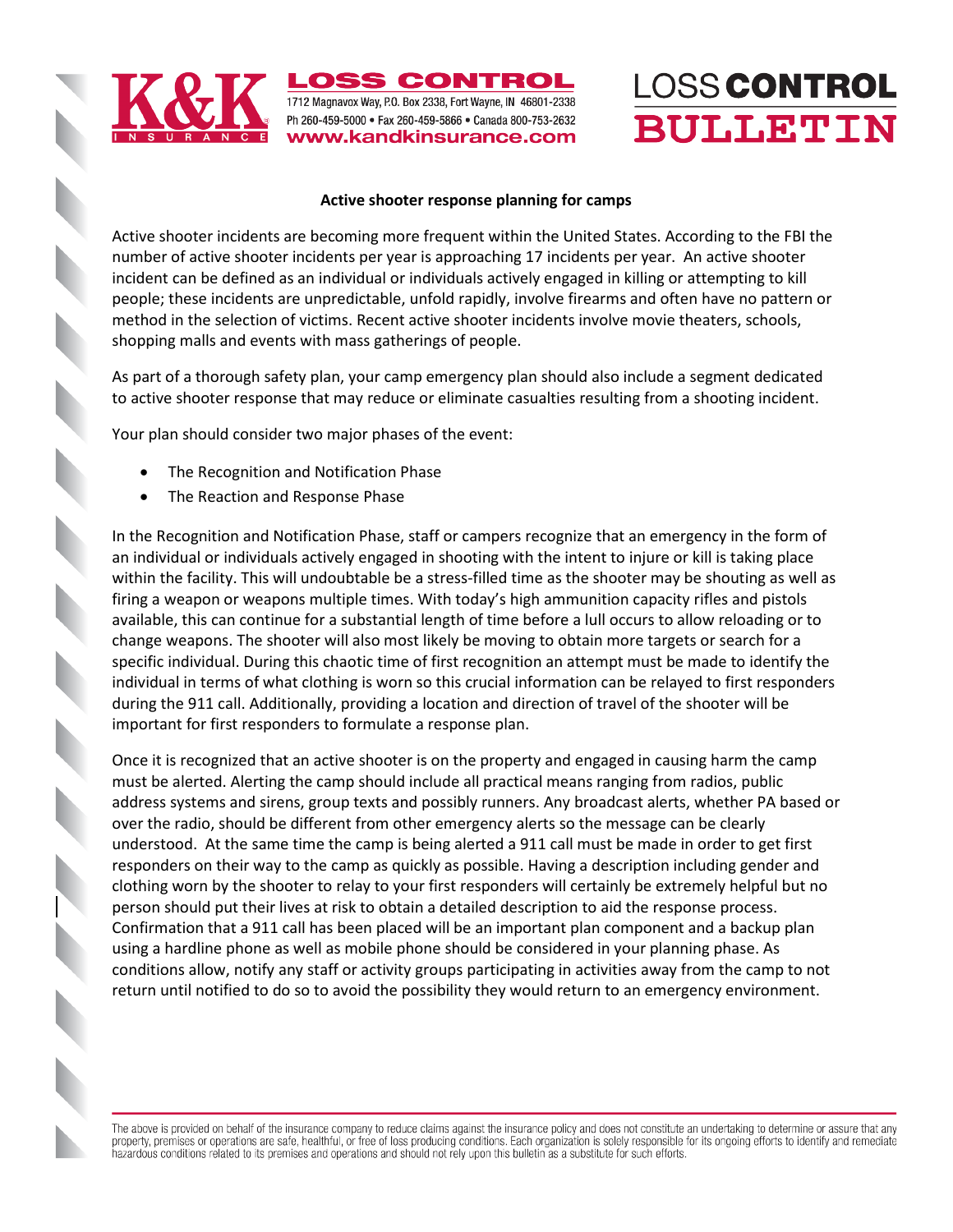

**.OSS CONTROL** 1712 Magnavox Way, P.O. Box 2338, Fort Wayne, IN 46801-2338 Ph 260-459-5000 · Fax 260-459-5866 · Canada 800-753-2632 www.kandkinsurance.com

## LOSS CONTROL **BULLETIN**

#### **Page Two**

In the Reaction Phase, response to an active shooter must be initiated with the safety of campers and staff in mind. The current accepted practice of "Run, Hide, Fight" should be applied. Once the camp notification has gone out, all people within the camp should be in the "Run" mode; this is not to be perceived as an act of cowardice or abandonment but a prudent action to save as many lives as possible. This movement of people can be prepared for in the same way as moving people out of a burning building and your facility fire evacuation points might lend themselves to this purpose. The intent remains to protect as many people as possible in a way that does not increase their exposure to danger during the event. Attackers looking to "even the score" may be seeking a specific targeted individual but the attacker will most likely engage with everyone he meets along the way creating additional casualties. If the attacker is looking to make a statement and instill fear within the region or country the intent will most likely be to injure and kill as many people as possible to draw attention to the act or cause. Both types of attacks develop rapidly so quick action during the reaction phase of your plan will have the best chance of succeeding.

Once groups have assembled, additional movement of the group may be required, and this must be recognized. Time of day and weather conditions could play a role in this aspect of your plan, moving groups of people can both be aided and hindered by cover of darkness and any severe weather could mask the movement of the shooter creating additional challenges. Roads and pathways can be considered but these may also be used by the shooter as a means of making his or her way around the camp and will certainly be used by first responders moving rapidly during their response. Consideration can be given to using your tornado/severe weather shelters; however, placing large numbers of people within a contained area could increase the casualty numbers should the shelter be unable to be properly secured and the presence of the group detected by the shooter. Staff should instruct campers to move quickly and quietly to their evacuation points. If a building or secure area is used, turn off lights, lock any doors, stay away from windows and turn off cell phone ringers. Staff members with radios should reduce the volume on the handset to the lowest level possible and monitor the radio for important updates. Keeping the radio on will allow staff to provide information regarding the shooters location and movements. Your goal is to take appropriate action and stay out of contact with the shooter.

When law enforcement arrives, they will be actively searching for the individual and looking to establish safe operating zones and control the camp. Expect them to be in a highly adrenalized state and using specialized equipment and weapons. Approach them with caution and do not make any sudden movements; instead, raise your arms and show your hands. Follow any commands given when approaching the officers, maintain control over any campers you may be sheltering or shepherding. Provide any information you might have on the shooter such as direction of travel, current location and what the shooter is wearing; if it is determined that more than one shooter is present, relay that information immediately

Your staff should be prepared to render first aid to campers when it is safe to do so. Various injuries can be expected when moving rapidly over uneven ground especially at night. Staff may be faced with traumatic injuries inflicted by the shooter; trauma dressings and tourniquet may be required to control life threatening bleeding.

The above is provided on behalf of the insurance company to reduce claims against the insurance policy and does not constitute an undertaking to determine or assure that any property, premises or operations are safe, healthful, or free of loss producing conditions. Each organization is solely responsible for its ongoing efforts to identify and remediate hazardous conditions related to its premises and operations and should not rely upon this bulletin as a substitute for such efforts.